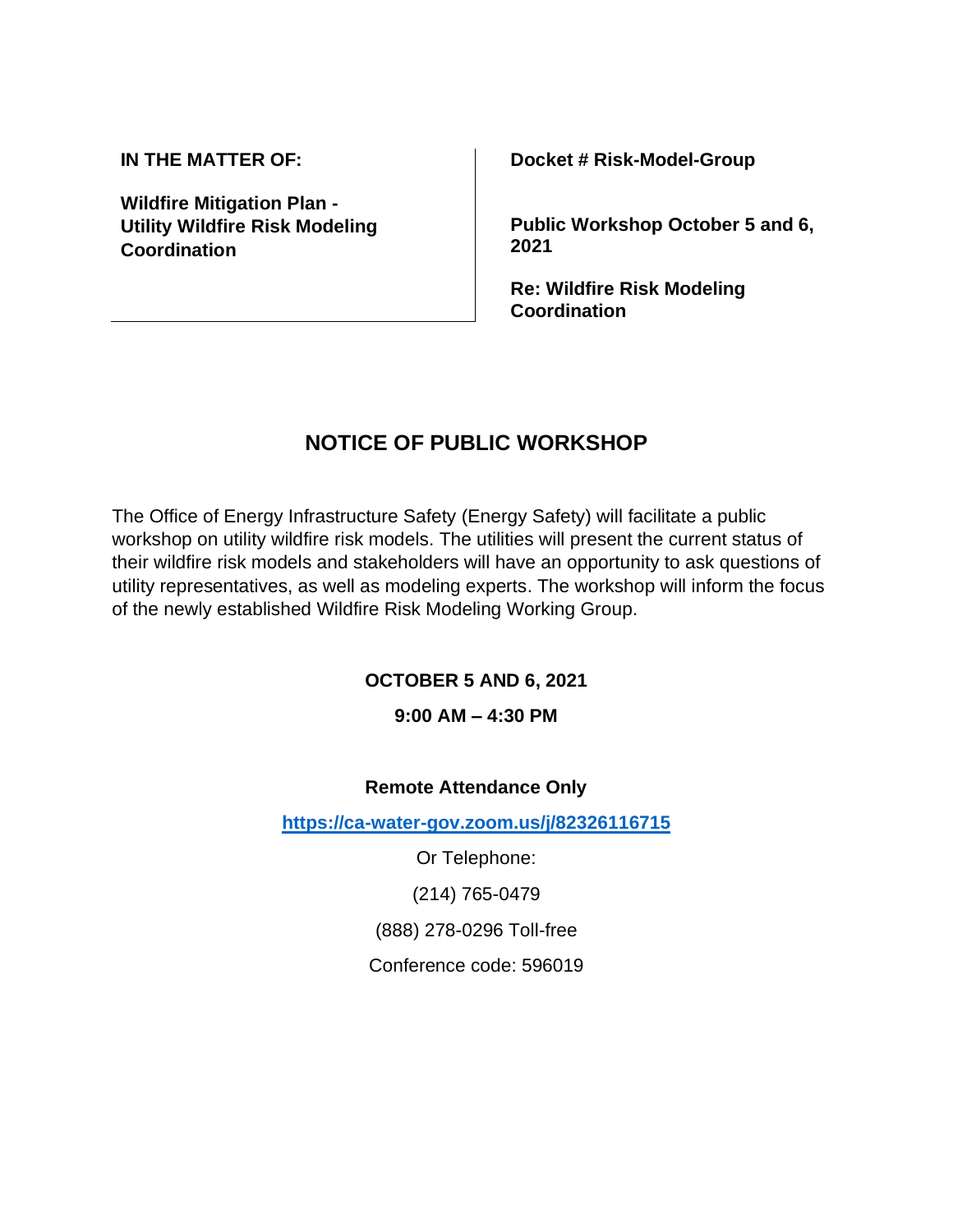## **Agenda**

On the first day of the workshop, a representative from each electrical corporation (Pacific Gas & Electric, Southern California Edison, San Diego Gas & Electric, PacifiCorp, Liberty Utilities, and Bear Valley Electric Service) will present an outline of its current risk models. Presentations will include modeling details, such as the components of the models, model inputs, modeling assumptions, and confidence in model outputs. Representatives will discuss changes to models that the utility is considering and/or implementing prior to submitting its 2022 Wildfire Mitigation Plan (WMP) Update.

On the second day, a panel of modeling experts will discuss wildfire risk modeling best practices. Stakeholders will have an opportunity to ask questions of the utilities and the modeling experts, and Energy Safety will discuss next steps for the Wildfire Risk Modeling Working Group.

#### **Purpose of this workshop**

Energy Safety intends to oversee a joint effort across utilities to collaborate on risk modeling. This workshop is the start of that process. The workshop provides an opportunity for stakeholder input regarding the focus areas of the Wildfire Risk Modeling Working Group.

#### **Background**

Under Pub. Util. Code (PUC) § 8386(c), the utilities must submit a Wildfire Mitigation Plan (WMP) for Energy Safety to review. Pursuant to PUC § 8386(c), the electrical corporation must include, among other things, within its WMP:

(11) A list that identifies, describes, and prioritizes all wildfire risks, and drivers for those risks, throughout the electrical corporation's service territory, including all relevant wildfire risk and risk mitigation information that is part of the... Safety Model Assessment Proceeding... and Risk Assessment Mitigation Phase filings. The list shall include, but not be limited to, both of the following:

(A) Risks and risk drivers associated with design, construction, operations, and maintenance of the electrical corporation's equipment and facilities.

(B) Particular risks and risk drivers associated with topographic and climatological risk factors throughout the different parts of the electrical corporation's service territory.

Additionally, as set forth in PUC § 8386(c), utilities must also include the following within the WMP: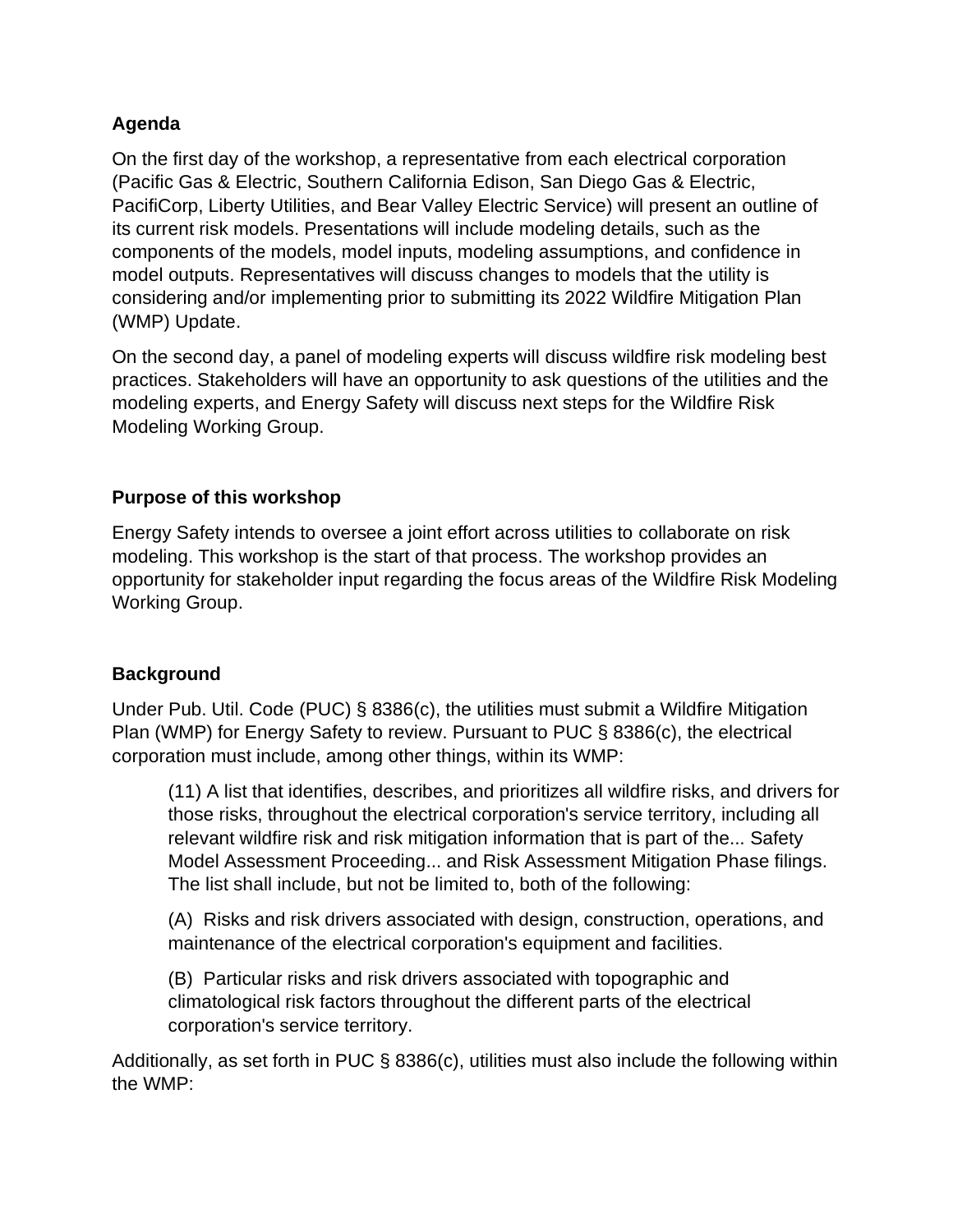(17) A methodology for identifying and presenting enterprise-wide safety risk and wildfire-related risk that is consistent with the methodology used by other electrical corporations unless the commission determines otherwise.

Energy Safety has completed its review of the utilities' 2021 WMP Updates. As described in Energy Safety's 2021 WMP Action Statements, Energy Safety found that modeling efforts were inconsistent across utilities, and therefore set to establish a working group to develop a more consistent statewide approach to wildfire risk modeling. Specifically, PG&E-21-02, SCE-21-03, SDGE-21-02, PC-2, Liberty-2, and BVES-21-05 each provide the following issue and remedy:

Issue: The utilities do not have a consistent approach to wildfire risk modeling. For example, in their wildfire risk models, utilities use different types of data, use their individual data sets in different ways, and use different third-party vendors. Energy Safety recognizes that the utilities have differing service territory characteristics, differing data availability, and are at different stages in developing their wildfire risk models. However, the utilities face similar enough circumstances that there should be some level of consistency in statewide approaches to wildfire risk modeling.

Remedy: The utilities must collaborate through a working group facilitated by Energy Safety to develop a more consistent statewide approach to wildfire risk modeling. After Energy Safety completes its evaluation of all the utilities' 2021 WMP Updates, it will provide additional detail on the specifics of this working group.

A working group to address wildfire risk modeling will allow for: 1. Collaboration among the utilities; 2. Stakeholder and academic expert input; and 3. Increased transparency.

#### **Public Participation**

Stakeholders may provide oral feedback during the workshop and written feedback prior to, during, and after the workshop. Written feedback regarding the workshop will be accepted through November 6, 2021.

Oral and written feedback, attachments, and associated contact information, such as address, phone number, and email address, become part of the viewable public record. This information may also become available via any Internet search engine.

Energy Safety strongly encourages use of its electronic docket system. Visit # Risk-Modeling-Group, which links to the E-Filing page for this docket. Select "Submit E-Filing" or "Submit Confidential E-Filing" to begin the process of submitting feedback to Docket # Risk-Modeling-Group. Feedback must be attached in a downloadable, word searchable file format, accessible using publicly available software, and may be